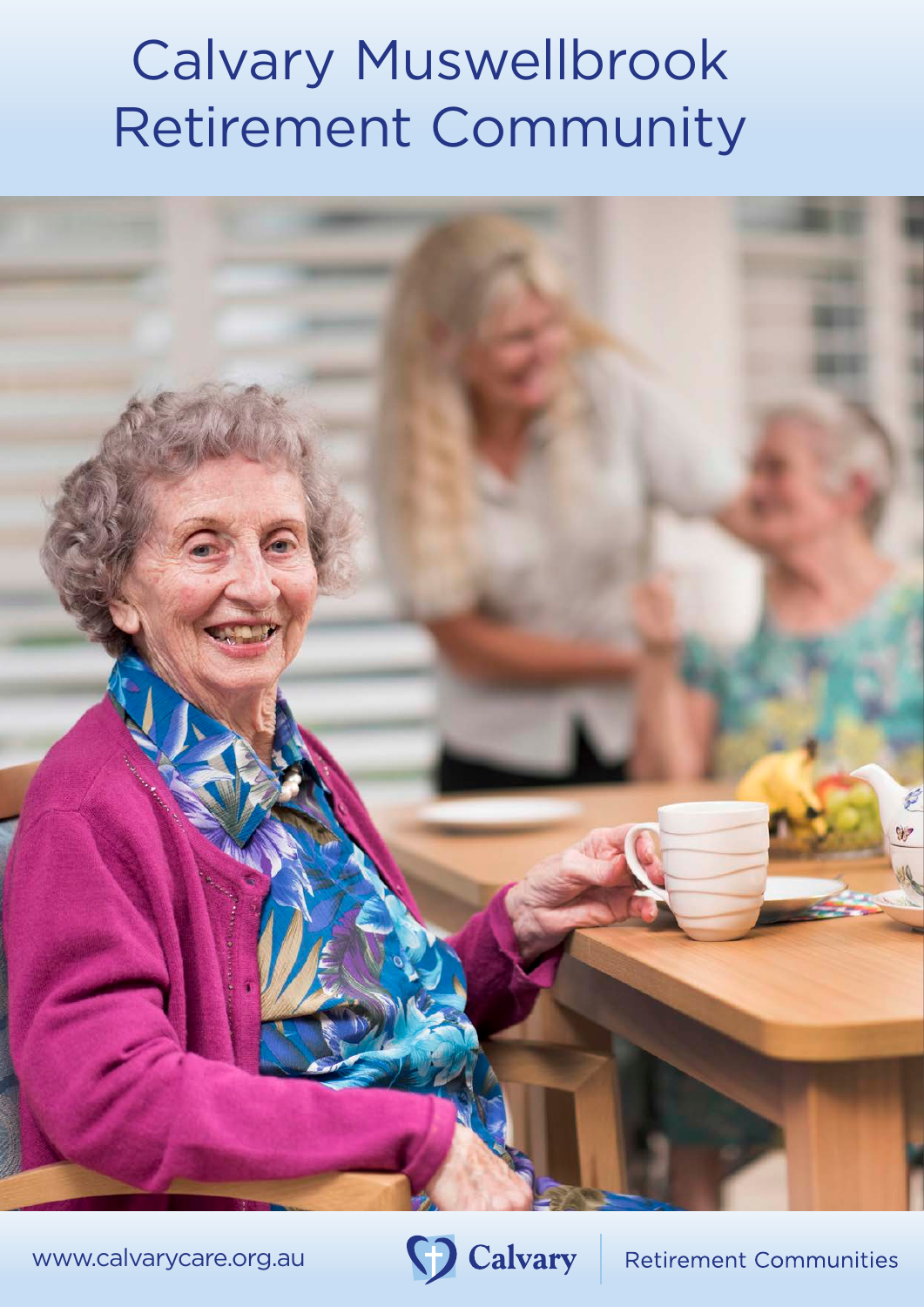# About Our Community

## Welcome to our brand new retirement community

Purpose built to the highest standards and completed in 2017, Calvary Muswellbrook sets a new standard in residential aged care. With luxury furnishings and fittings, accommodation is matched with superior standards of care and services.

Creating a home-like, comfortable environment the new layout provides easily accessible gardens, community spaces including a gym and the indoor / outdoor café is the social hub of the community. Stroll to shopping centres, local health services, cafés, easy access to public transport. Adjacent to the Muswellbrook Showground, this luxurious facility features 65 spacious rooms with en suites and 22 independent living villas.



### Accommodation Snapshot

#### Residential Aged Care

- Companion rooms with ensuite
- Single rooms with ensuite
- King single rooms with ensuite

#### Independent Living Villas

- One bedroom plus study
- Two bedroom
- Two bedroom with study
- Three bedroom villas

## Accommodation

Our residents are offered a complete range of care options in architecturally designed accommodation. Residential Aged Care rooms have ensuites with single, king single or double occupancy and couples are very welcome. There is CCTV throughout the facility and garden areas for resident safety.

#### Rooms features

- Dual opening doors
- Individual room temperature control
- Flat screen wall mounted TVs
- Call monitor systems
- Phone and Internet outlets

#### Multipurpose spaces

Attractive gardens and recreational areas provide our residents with a welcoming and friendly environment. Thoughtful spaces for families and visitors to spend time together include café, childrens playground, BBQ area and community gardens.

#### Residents experience

- All meals are prepared and cooked on-site
- Cleaning and personal laundry services
- $\bullet$  Single level air-conditioned building with wide corridors
- Staff are available 24 hours
- Sitting room with tea and coffee facilities
- Hairdressing salon
- Gym
- Pastoral Care services
- Chapel
- Internet access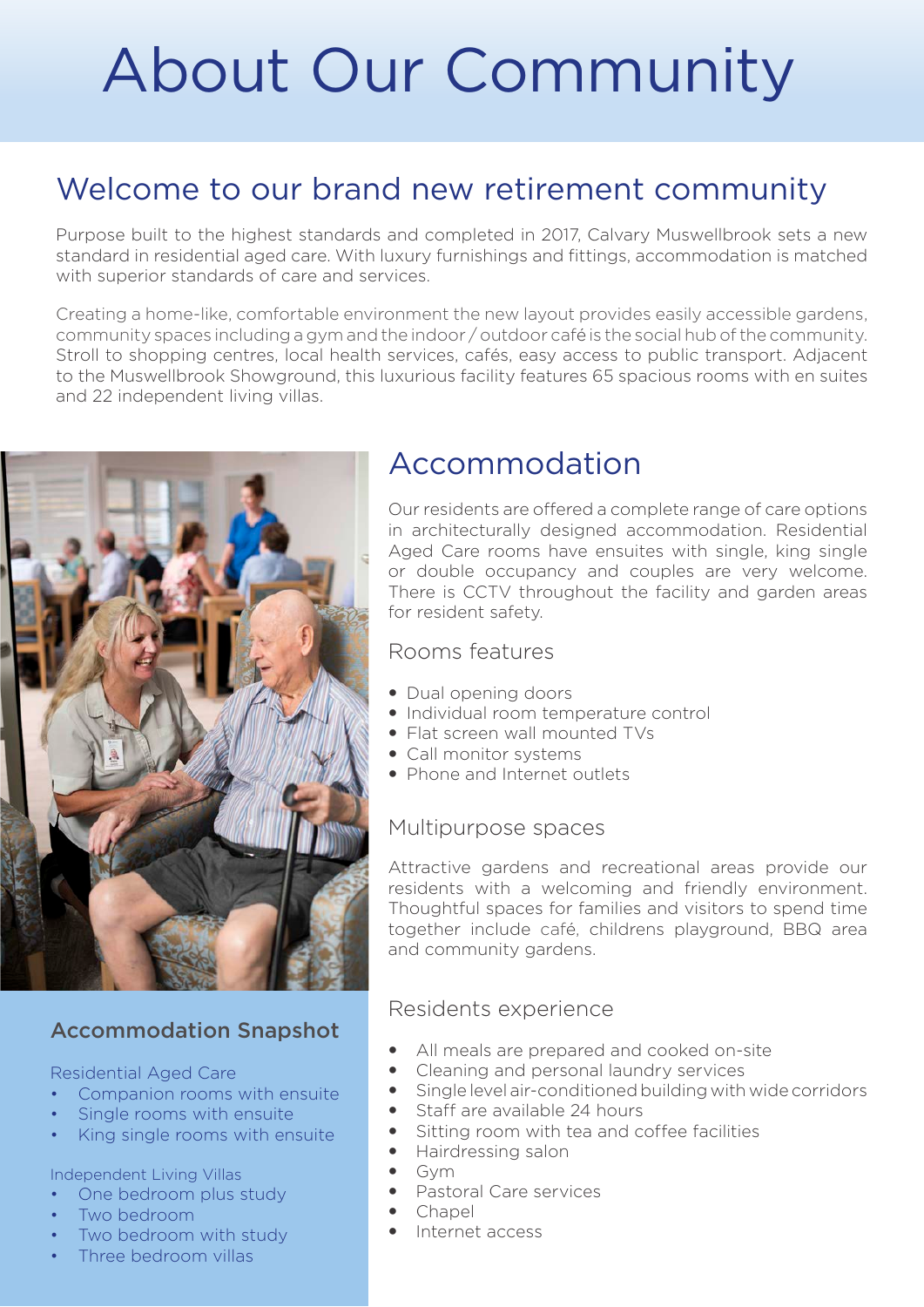# Features and Services

## Helping people stay happy, healthy and connected

When you're feeling active and sociable, or simply want to relax, there are always plenty of ways to enjoy yourself at Calvary Muswellbrook. Some of the many activities included as part of our Lifestyle and Leisure program that keep our residents smiling, active and engaged include:

- Cooking and craft
- Bingo, trivia and games
- Gardening
- Trips and outings
- Regular visits from local school children
- Visiting entertainers
- Concerts and sing-a-longs
- Exercise programs
- And much more.

## Superior standards of care and services

Calvary Muswellbrook provide a range of services in aged care and independent living, respite and dementia or special needs. Calvary recognises that residents needs may change over time and, as such, provide a range of flexible service options which can be readily adapted to an individuals needs.

Quality care, dignity and respect

Our staff provide specialised and individualised care to all residents. With the provision of ageing in place, Calvary allows residents to remain in the facility as their needs increase. Professional care is provided by staff with a wealth of experience, who are in turn supervised by a highly experienced onsite manager.

Dementia and palliative care needs are attended to by caring and supportive specialist staff, qualified to meet individual requirements. All residents are provided with meals, laundry, nursing and personal care as well as associated services including physiotherapy and social activities.

#### Resident directed care

Getting to know our residents and their families is an important part of our care model. By understanding a residents' life long routines and daily interests, Calvary is able to replicate as closely as possible empowering residents in directing their care needs.



#### Services Snapshot

- 24/7 nursing care
- Ageing in place
- Secure gardens areas
- Couples stay together
- Palliative care
- Chef prepared meals onsite
- Onsite laundry facilities
- Cleaning and personal care services
- Pet friendly
- Regular GP visits